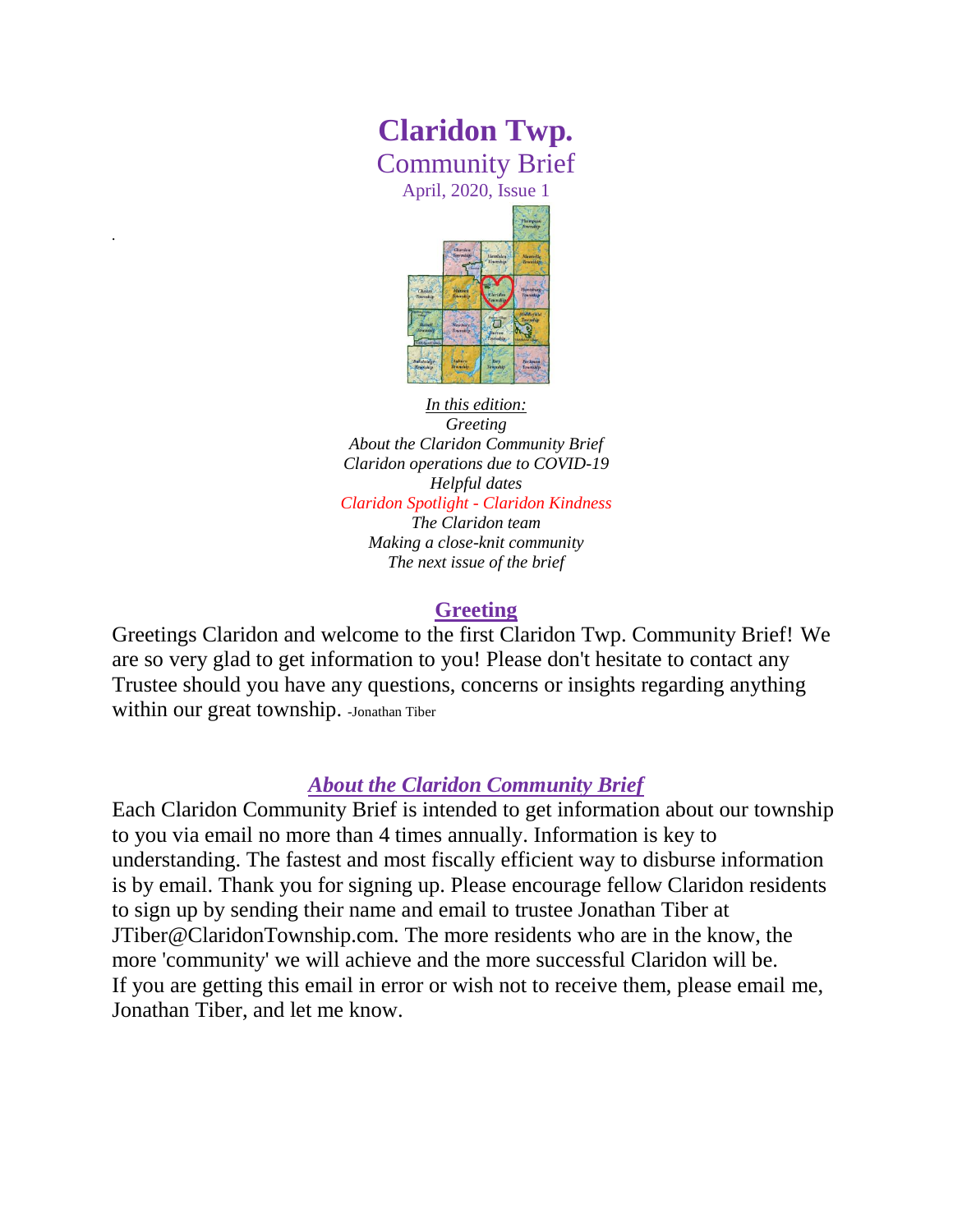#### *Page 2 of 7* **Claridon's Operations Due to COVID-19**

We are going through a unique and challenging time due to the effects of COVID-19. Following guidelines and suggestions from health officials, we are trying to avoid in-person meetings with our Claridon team and residents. Therefore, our administration office is closed until further notice. We will check emails, voicemails, mail and all messages on a regular basis. If you feel the need to talk with someone immediately, please don't hesitate to call any of the trustees. Our Zoning Inspector, Mr. Jacob, can be contacted remotely. Permits can still be issued. If you need assistance from our Cemetery Sexton, Mrs. Sherman, please attempt to communicate remotely. We are very much looking forward to things getting back to normal!

In case you are not aware, there will be no in-person voting this primary (with

some exceptions). Please visit the home page of our website at ClaridonTownship.com to view information on what you need to know and links to absentee ballots. They must be post marked no later than April 27. If you fill out a ballot applicaton online, they will ask for the voting date. The correct answer is March 17, 2020. If you put in another date, don't worry. After speaking with the Geauga County Board of Elections, they said the application will not be held up due to the error.



*Taylor Wells Road*

## **Helpful Dates**

Go to your website, **ClaridonTownship.com** to see these very helpful dates. They are dates, times and locations for specialty trash drop-off such as hazardous, electronics, appliances and expired prescriptions drugs. The locations are either on Merritt Road in Claridon or at Geauga-Trumbull Solid Waste Management District in Warren. All these events are managed by the district. For questions, call them at 800-707-2673 or visit their website at GottaGoGreen.org. In case you have a friend or relative living outside of Claridon, you can point them to **ClaridonTownship.com** to get the info as it applies to everyone in Geauga County.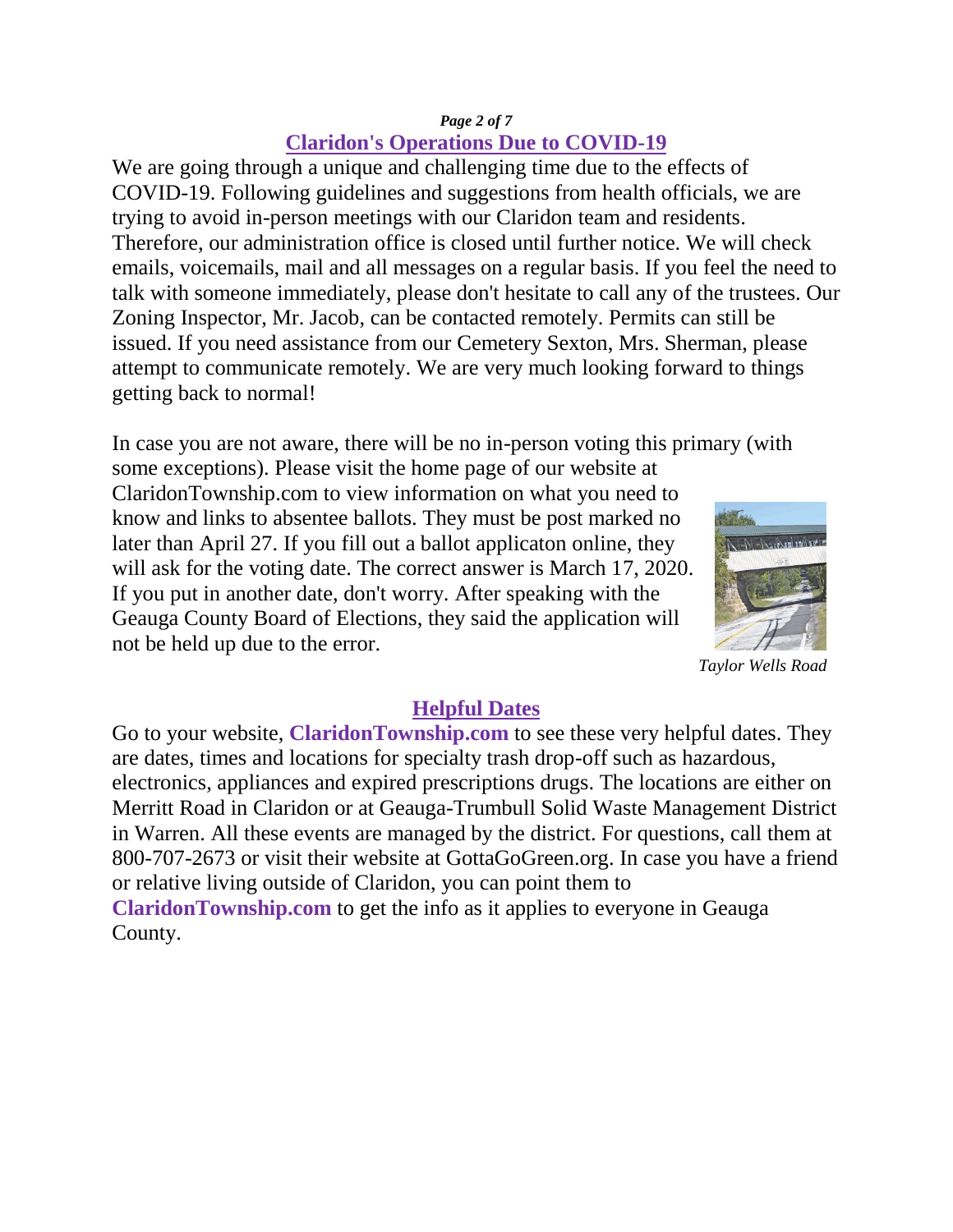

This issue of Spotlight features a charity and two churches in our community. There's a direct link to their websites on the 'Community Links' page of Claridon's website. We hope this inspires you to get involved with some of these fine groups so the blessings which come from their heartfelt actions will grow even bigger. They already have the train chugging, all we need to do is climb aboard!



*The New Testament Baptist Church of Claridon purchased 390 gift cards ranging from \$10 cards to \$20 cards! Wow! We asked Pastor Jack Holbrook a simple question, "Why"? He replied,* 

"We, wanted to do something during the Stay At Home order and the shutdowns. Many restaurants and fast food establishments are open but are seeing a significant decrease in business. We want to be an encouragement to local restaurants who have donated to benefits through the years. Also, we recognize the risk that so many local workers, many living right here in Claridon, are taking, such as first responders, hospital workers, nursing home staff, grocery store, fast food and restaurant workers."

The Pastor let all the gift cards sit for over 72 hours as suggested by health officials.

We asked Pastor Jack to email a list of who the church purchased the gift cards from. He sent us the following list: Beans Coffee House, Mr. Hero (Chardon & Middlefield), My Mom's Bakery, Jersey Mike's, Subway (Chardon), Maggie's Donuts, Dairy Queen (Middlefield), Ferronis Allegro, Mr. Hero (Middlefield), J.C.'s, Coffee Corners (Burton) and Mangia Mangia.

Pastor Jack also sent us the recipients list: Chardon Fire Dept. (Chardon Fire Dept. is assigned to service the church), Maple view Country Villa nursing home (179 gift cards to all 179 of their staff!), the Covid Unit of Geauga Hospital, Amish Salvage Store workers, Aldi Middlefield workers, Save A Lot workers, Family Dollar Middlefield workers and Giant Eagle Middlefield workers.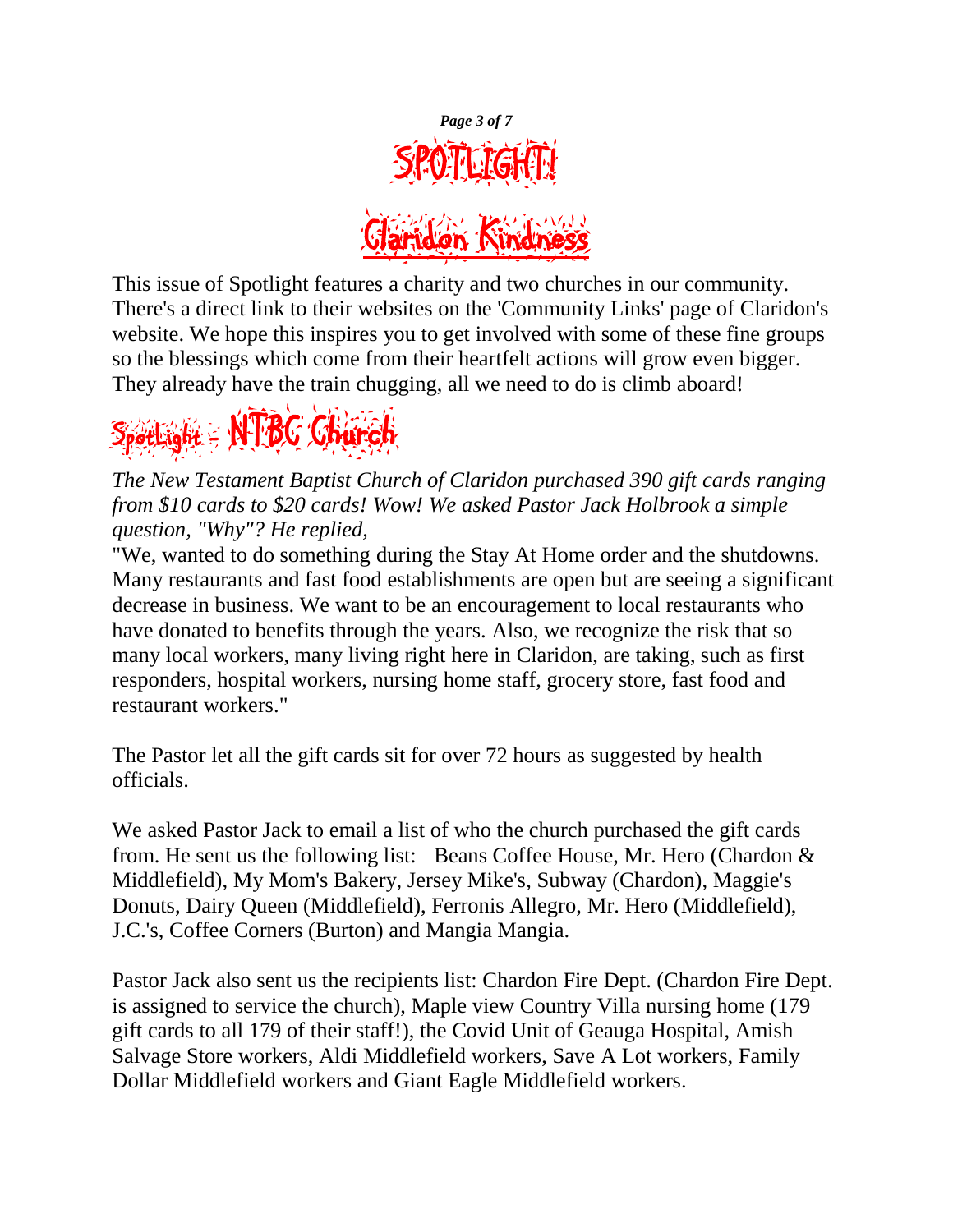#### *Page 4 of 7*

The church included a letter with the gift cards thanking them*, "In times like these we are reminded of the great sacrifices that people make in order to help others. Please accept this gift as a small token of our appreciation for your work."* A short Gospel message was presented in the letter. The letter closed, *"As you work hard and serve others through this hard time, remember that you do not have to do it in your own strength. The Lord will help you as you call upon Him. Please know that you have friends at New Testament Baptist Church that are praying for you and are thankful for you."* As a PS, the church offered free Bibles to anyone who wanted one.

Jack said all the recipients were grateful and some were clearly moved by the gesture. Way to go NTBC church! We're glad you're here….making a positive difference in Claridon!

# Spotlight - Claridon Community helps

Recently, we had a chance to catch up with Claridon resident, Judi Maloney of Claridon Community Helps. We asked her a few questions about the charity;

## *Briefly, what is the purpose of Claridon Community Helps?*

"Neighbors helping neighbors. Claridon Community Helps is a non-profit that works together in Claridon and surrounding communities. We fill in the gaps when working with other organizations."

*Does CCH do anything in the community on a regular schedule?* "Yes. The 3rd Tuesday of every month from 5:00p-6:30p we have a free dinner. There is a donation drop box there as well, which is certainly not required but always appreciated."

*I heard about CCH's 'Now That's What I'm Talking About' program. What is it?* "It's a summer lunch program for all children living in Berkshire and Cardinal school districts. It's for all children who live in the two districts including home school or private school. We include school age children and younger".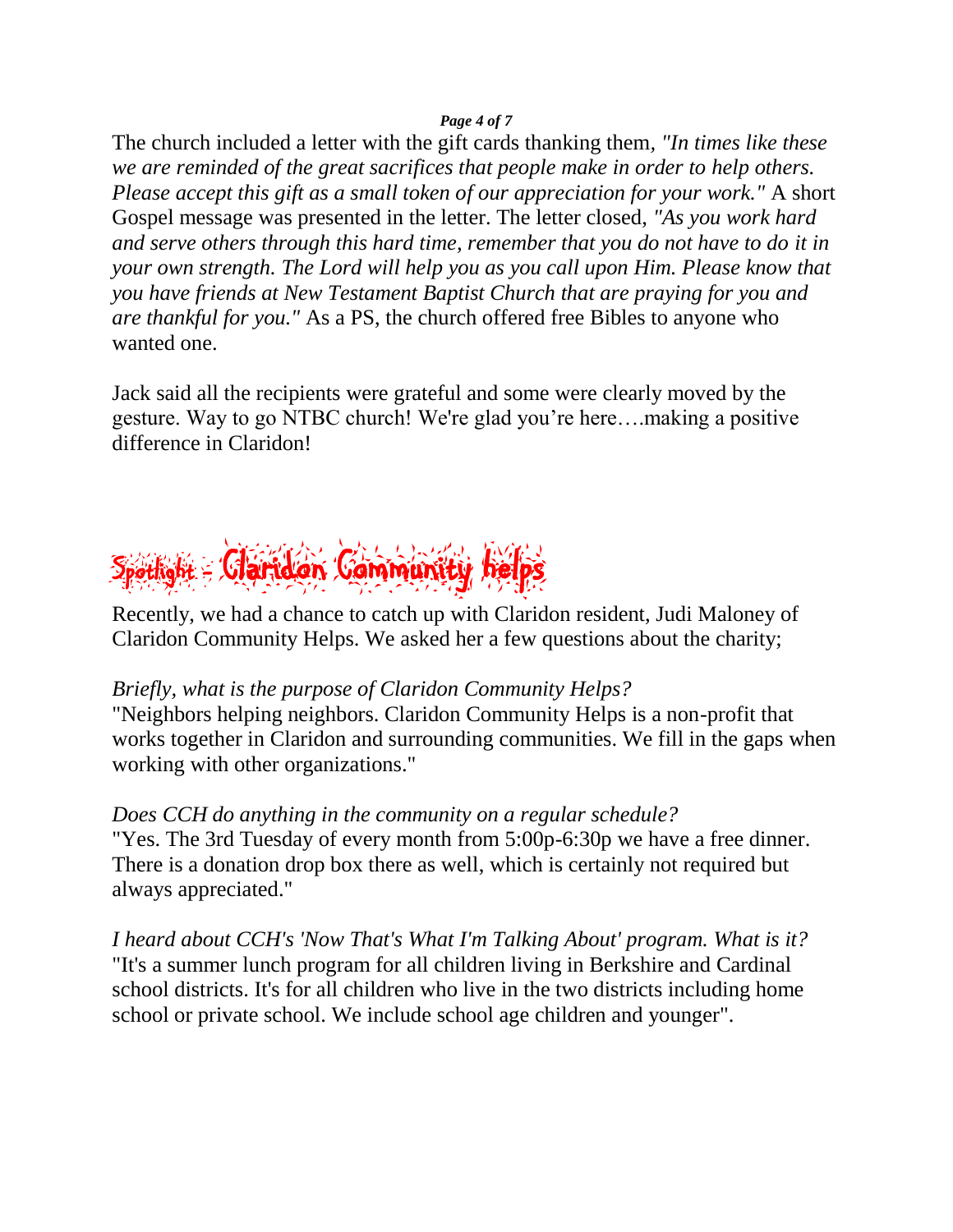#### *Page 5 of 7*

#### *How many students and how many dinners do you serve?*

"2974 lunches to date. We had over 140 yesterday alone. We serve 5 lunches per child per week."

*Has CCH been doing anything different during the stay at home directive?* "Yes, our 3rd Tuesday dinners are drive-through instead of sit down. Also, we started our Summer lunch program on March 16 instead of in June, when school normally ends. We also follow health guidelines by not having more than 10 volunteers at a time".

*How many volunteers does Claridon Community Helps have?* About 10 now but when the state guidelines are lifted, we hope for and need more.

#### *Where do you operate from?*

Claridon Congregation Church next to the Town Hall.

The church has a health department approved kitchen. The church is very kind and happy to share their resources with us. We are not sanctioned by the church. In fact, other churches and groups help us during our 3rd Tuesday dinners which are at the church. Claridon Community Helps is truly a community charity as we get help from Claridon churches and so many folks." *(As a Claridon SpotLight side note, the First Congregational Church of Claridon is very community driven. They are always willing to help the community with their resources and time.* 

*Thank you* First Congregational Church of Claridon! *).*

*How can people join CCH volunteer team and/or donate to the efforts of CCH?* Call 440-321-5596 to ask about volunteer opportunities. You can donate by visiting ClaridonCommunityHelps.org or mail check to P.O. Box 12, Claridon, OH 44033

*Way to go Claridon Community Helps! Your kindness is not just noticed but quite effective! We're so glad you're here!*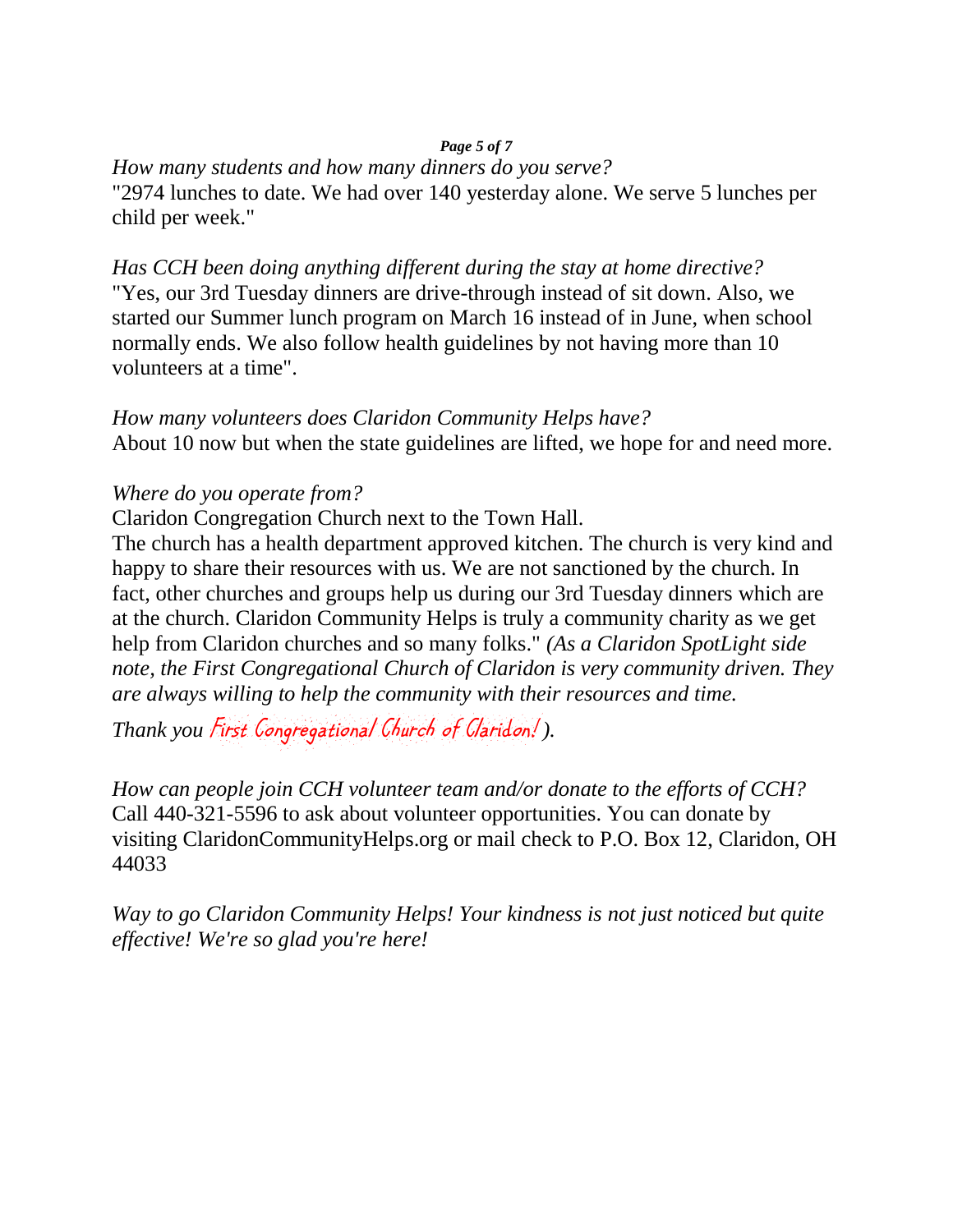#### *Page 6 of 7*

# **The Claridon Team**

Every year, specific responsibilities are passed on to each Trustee. This can help you decide which Trustee to call with your specific question. We work with a wonderful team here in Claridon. Go to **ClaridonTownship.com** for contact information;

| Roads, equipment                                    |
|-----------------------------------------------------|
| Buildings, Zoning                                   |
| Parks, Cemeteries, Human Resources, Website,        |
| <b>Township Events</b>                              |
| The Fiscal Officer is of great importance in any    |
| township.                                           |
| Your Cemetery Sexton helps you figure cost,         |
| locations, purchasing lots and more.                |
| As township secretary, Lilly is positive and happy  |
| to assist and point you in the right direction when |
| you call the Township.                              |
| Theresa is our Town Hall agent and Custodian. We    |
| have been in awe of Theresa's thoroughness,         |
| efficiency and her 'above and beyond' mentality.    |
| As Zoning Inspector, Mr. Jacob assists you with     |
| obtaining permits and if qualified, agricultural    |
| exemptions.                                         |
| As Zoning Secretary, Liz keeps minutes for both     |
| the Zoning Commission and the BZA. She also         |
| posts all BZA notifications.                        |
| Mr. Nick Burzanko (full time) and Mr. Michael       |
| Blair (part time) perform the bulk of the mowing,   |
| trimming, road maintenance and more.                |
|                                                     |

We have 5 residents who serve on the Zoning Commission and 4 residents who serve on the Board of Zoning Appeals however, there are 5 seats open on the

Board of Zoning Appeals. We are in search for a 5th. You must be a resident of the township. If you would like to serve alongside your fellow residents, please contact Trustee Cooper Sherman. We are most thankful for all who serve. You can find the board members names on your website,

**ClaridonTownship.com** 

*Center Cemetery*